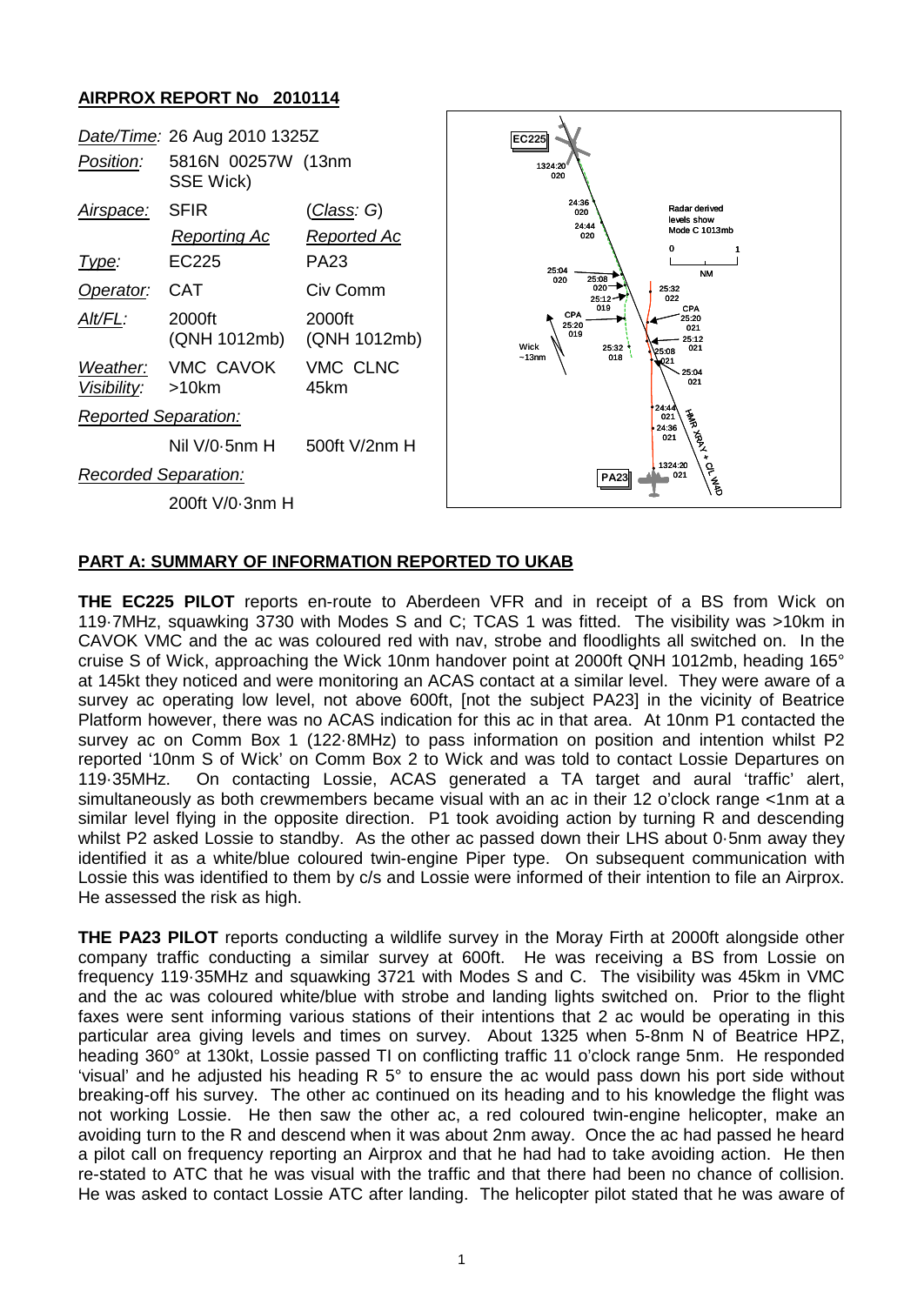the survey ac operating at 600ft but not another [his PA23] at 2000ft. He assessed the risk as low. Later when he spoke to the Supervisor he was told that they had received the faxes from his operations dept which had clearly stated that on this particular day 2 ac would operate in the area; he was told that Aberdeen Information had also received the same faxes.

**ATSI** reports that the Airprox occurred in Class G uncontrolled airspace between an EC225 and a PA23, 13·6nm S of Wick (WIK) at altitude 2000ft. The EC225 had departed Foinavon for a flight to Aberdeen and had been in contact with Wick Approach on 119·7MHz under a BS before transfer to Lossiemouth ATC. The PA23 was conducting a wildlife survey in the Moray Firth and was in contact with Lossiemouth on 119·35MHz under a BS. There was a second survey ac in the Moray Firth operating at 600ft amsl.

Wick ATSU provide Basic and Procedural, non-surveillance-based, services outside of CAS. No report was filed by the Wick ATSU in respect of this Airprox.

METAR EGPC 261320Z 14007KT 110V170 9999 FEW019 14/08 Q1012=

CAA DAP reported to ATSI that civil NOTAM action was not taken on the survey activity as the flights were to be in uncontrolled airspace where normal rules of the air applied. There was no ACN directly related to the survey activity in the Moray. ATSI were unable to verify the individual co-ordination activity that may have taken place between the operator and any ATSU.

AIS reported to ATSI that the Area En-Route Pre-Flight Information Bulletin for 26 August 2010 (0908 UTC) to 27 August 2010 (0908 UTC) contained no information on aerial activity in the Moray Firth.

At 1306:20 Wick APP called Lossiemouth with a pre-note on 2 ac, the second of which was the EC225. Wick passed the following information, which was read-back by the Lossiemouth controller, *"…E C two two five … Foinavon to Aberdeen … two thousand feet on a Basic Service … will be overhead Wick minute two zero".* The Lossiemouth controller issued squawk 3730 and frequency 119·35MHz. The conversation terminated at 1307:50. In accordance with UK AIP ENR 1-6-2-9, SSR code 3730 is allocated to RAF Lossiemouth and is considered validated and verified. The Wick MATS Part 2 (Section 5 Chapter 4 paragraph 3.2.1) states:

'During the notified hours of Lossiemouth LARS the following coordination will normally be carried out: Traffic operating below FL100 and departing in the sector between W4D and N560D to the south of Wick, except traffic operating on the ADRs, should be pre-noted to Lossiemouth. Lossiemouth will issue an SSR code and any relevant traffic information.'

The EC225 flight called Wick Approach at 1307:40. Wick Approach responded by issuing the QNH and asking the EC225 to pass its message. The EC225 crew requested a BS and routeing via the Wick O/H. The EC225 flight reported on the WIK 355 radial at 28nm maintaining 2000ft. Wick APP agreed to provide a BS. The EC225 was squawking 0040 (allocated to 'Civil North Sea Helicopters: considered unvalidated and unverified). Prestwick Multi Radar Tracking showed the EC225 on track WIK maintaining FL020. The PA23, squawking 3721 (RAF Lossiemouth - validated and verified), was operating within a 5nm radius of MORAY at FL021. A BS is provided for the purposes of giving advice and information useful for the safe and efficient conduct of flights. It may be provided with or without the use of ATS Surveillance Systems. The UK AIP ENR 1.1.2 paragraph 3 notifies that:

'Pilots should not expect any form of traffic information from a controller/FISO and the pilot remains responsible for collision avoidance at all times. However, on initial contact the controller/FISO may provide traffic information in general terms to assist with the pilot's situational awareness.'

The associated guidance material provided for CAP774, UK Flight Information Services, Chapter 2 paragraph 1 states: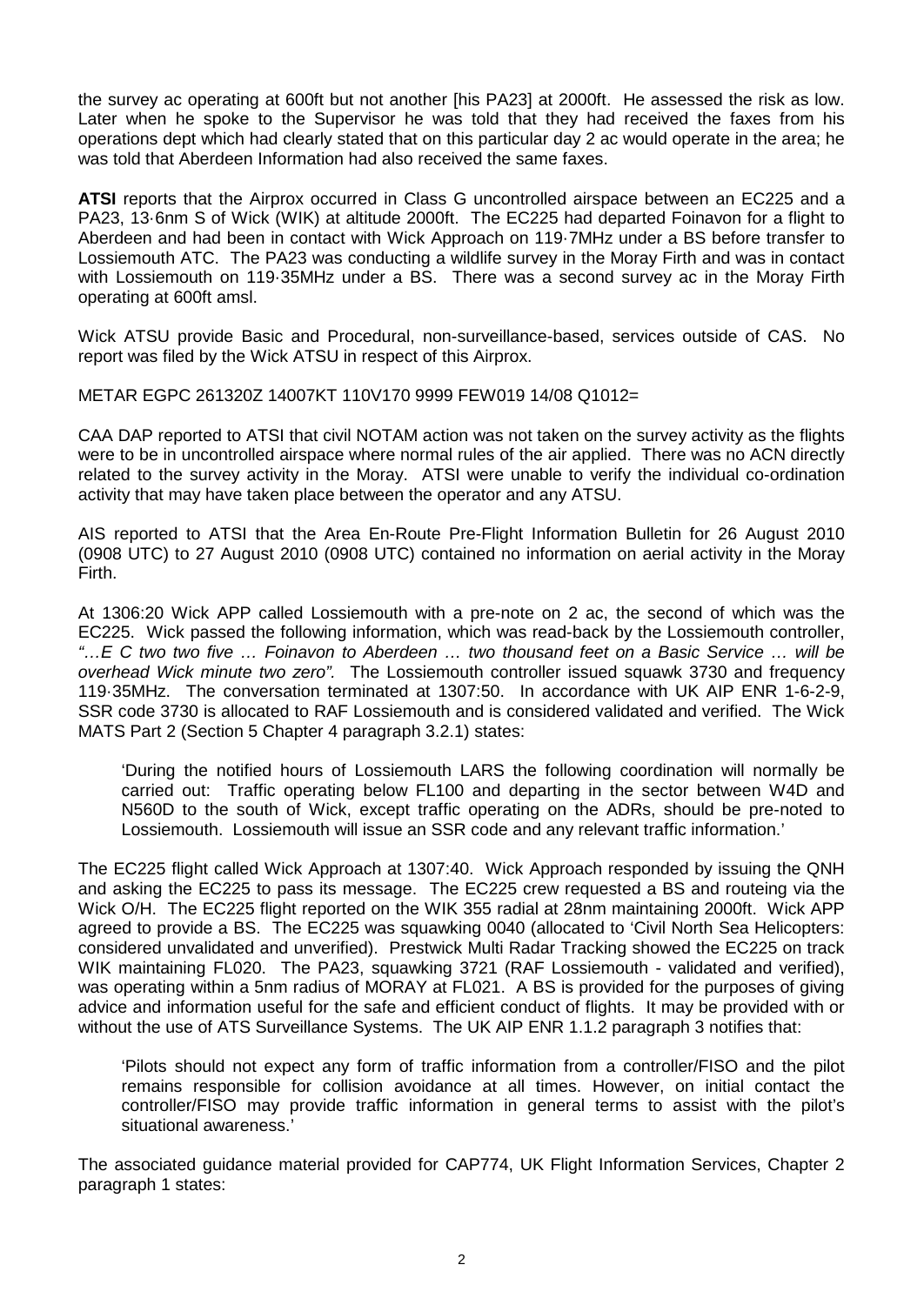'It is essential that a pilot receiving [a Basic Service] remains alert to the fact that, unlike a Traffic Service and Deconfliction Service, the provider of a Basic Service is not required to monitor the flight.'

This guidance is re-iterated for civil controllers in CAP493 (Section 1 Chapter 11). There is no similar warning for pilots in the UK AIP ENR 1.1.2.

At 1319:50 the EC225 flight reported O/H Wick and was instructed, *"EC225 c/s for Lossiemouth squawk three seven three zero… next report ten miles south".* This was acknowledged and the EC225's squawk was observed to change at 1320:28. At this time the PA23 was 4nm W of MORAY maintaining FL020. The Wick MATS Part 2 (Section 5 Chapter 4 paragraph 4.2) states:

'When co-ordinating traffic with Lossiemouth they will issue an SSR code. This should be…passed to the pilot prior to transfer to Lossiemouth.'

There is no specific requirement in the Wick MATS Part 2 for pilots to be requested to make a 10nm S of Wick position report. The EC225 continued its flight S of Wick following, but underneath, Advisory Route W4D, on the WIK VOR 164 radial.

[UKAB Note (1): The WIK 164 radial under the ADR is the HMR X-Ray. The UK AIP ENR 1-15-6/7 states the HMR is bi-directional between Aberdeen and Wick. Altimeter setting outside 30 DME ADN is the appropriate RPS or as directed by ATC. Cruising altitudes S'bound 2000ft to SMOKI (44 DME WIK) and then as directed. Para 2.4.1.2 Fixed-Wing Procedures states:

'Crews of wildlife and aerial survey aircraft should consider utilising notification procedures detailed at ENR 1.1.4 [Non-Standard Flight (NSF)or Unusual Aerial Activity (UAA)] as well as contacting Aberdeen ATSU prior to commencing operations.']

At 1324:20 the EC225 flight reported 10nm S of Wick and was transferred to Lossiemouth on 119·35MHz. The PA23 was 5·3nm S of the EC225, in the EC225's 12 o'clock, maintaining FL021 on reciprocal track.

At 1325:08 the PA23 is observed to turn N'bound on to a track approximating the WIK 164 radial at FL021 whilst the EC225 is 1·1nm N of the PA23, S'bound on the WIK 164 radial at FL020, i.e. on a reciprocal track. Four seconds later at 1325:12 the EC225 is seen to commence a R turn, off the 164 radial, and descend to FL019 when it is 0·8nm N of the PA23, which is indicating FL021 on the WIK 164 radial northbound.

At the CPA, 1325:20, the 2 ac pass abeam each other 12·8nm S of WIK, the EC225 W of the PA23 by 0·3 NM, the EC225 at FL019 and the PA23 at FL021. The PA23 then made a R turn away from the 164 radial as lateral distance between the 2 ac increased. The PA23 climbs to FL022 and the EC225 continues its descent to FL018. The EC225 then returns to a S'ly track on the WIK 164 radial at FL020 and the PA23 continues its flight N'bound at FL021.

Prior to transferring the EC225 to Lossiemouth, Wick had received no advance TI on the PA23's presence on the EC225's intended route. ATSI were unable to establish why Lossiemouth did not relay the presence of the PA23 to Wick Approach. Lossiemouth was unable to give traffic information to the EC225 as Wick APP had elected to retain the EC225 on the Wick frequency until 10nm S of Wick. Whilst not considered contributory to this event, ATSI consider that there is insufficient warning to pilots in the UK that, when under a BS, even if transponding on a discrete code, there is no requirement for the controller to be monitoring the ac.

**THE LOSSIEMOUTH DEPARTURES CONTROLLER** reports screening a U/T controller when the PA23 was conducting a whale survey over the Moray Firth in the vicinity of Beatrice Oil Field at 2200ft Orkney RPS 1007mb under a BS. Wick pre-noted a helicopter S'bound on HMR-X at 2000ft VFR to Aberdeen and a 3730 squawk was issued. A 0040 squawk was observed coasting out S of Wick with the PA23 transiting towards the 0040 squawk. TI was passed when the PA23 was about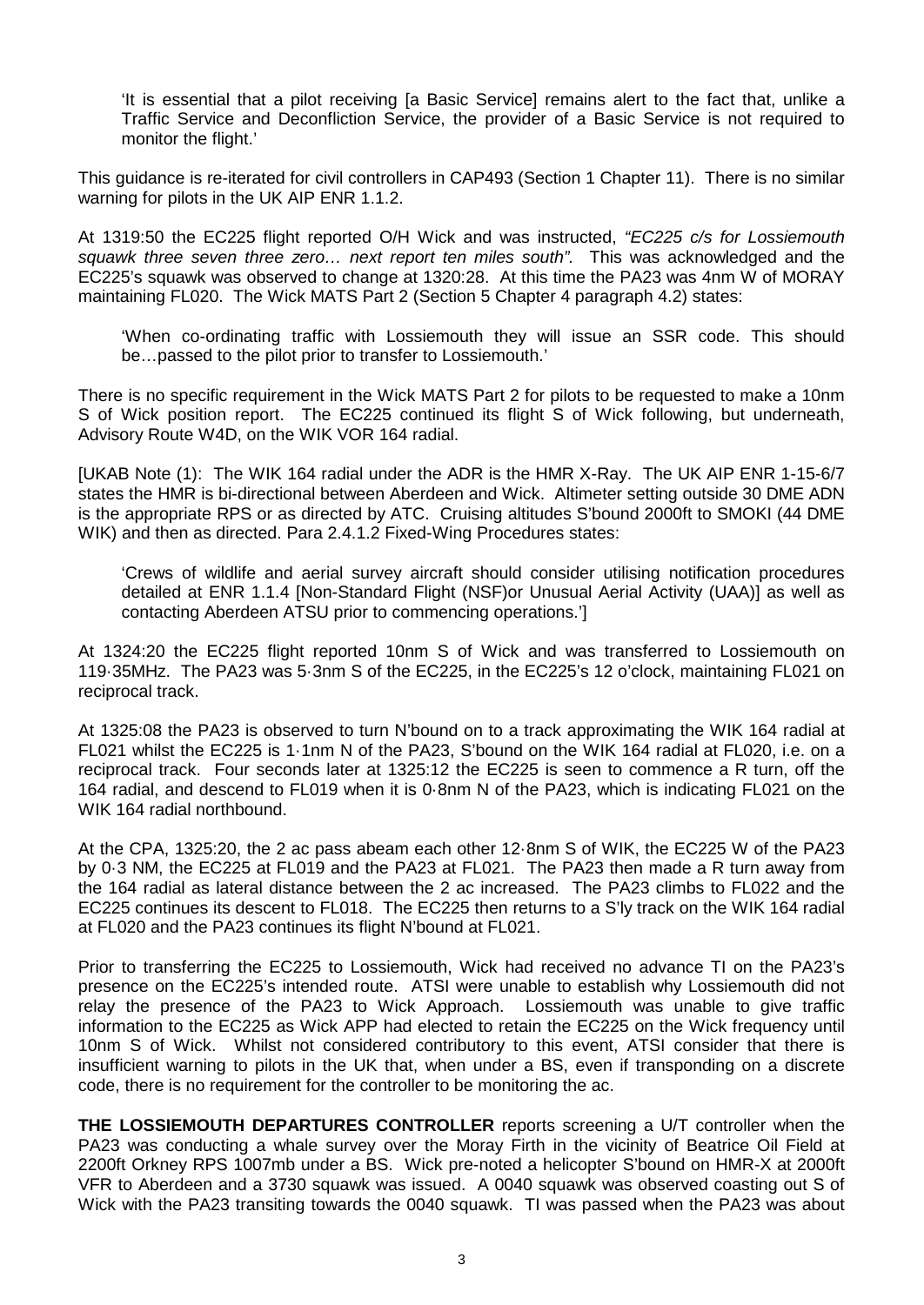5nm S of the 0040 squawk indicating a similar altitude; the PA23 pilot reported visual. The 0040 squawk was seen to change to 3730, and there was about 2nm separation when the EC225 flight made its initial call. The EC225 was identified by the trainee, given the RPS and was asked what type of service was required. The EC225 crew told them to "standby" and the radar return was seen turning and descending away from the PA23. TI was then passed by the mentor to the EC225 flight as his trainee had not done so on its initial call. The radar returns were then seen to merge at similar altitudes before the EC225 crew asked if they were working the ac adjacent to their helicopter. He told the EC225 crew what the other ac was and what his intentions were before requesting what type of service was required. The EC225 crew requested a BS and that an Airprox would be filed after landing, having had to take avoiding action down and to the R. The EC225 crew then asked why the PA23 was not at 600ft amsl in accordance with his notice. He replied that the PA23 pilot had asked to operate at 2200ft amsl. The PA23 pilot then called stating that his company should have passed an amendment to his altitude; however, this had not been received by Lossiemouth.

**HQ 1GP BM SM** reports this Airprox involved a PA23 conducting a whale survey over the Moray Firth in receipt of a BS from Lossiemouth Departures (DEPS), with the position being filled by a controller under training, and an EC225 outbound from Wick. The Airprox occurred shortly after the EC225 flight contacted DEPS en-route to Aberdeen.

From the reports of the controllers involved it is apparent that they believed that the PA23 was operating on a task that was subject to a NOTAM or ACN action, for which the promulgated altitude was 2200ft AMSL. The PA23 pilot believed that his ops had made this notification; however, it is clear from the transcript that the EC225 pilot expected the PA23 to be at 600ft AMSL.

At 1209:52, the PA23 was placed under a BS by DEPS, with Wick pre-noting the EC225 to DEPS just 1hr later at 1307:29 stating that the EC225 was flying at, "*2000ft on a Basic Service at Wick minute 20*."

At 1324:35, DEPS passed TI to the PA23 on the EC225 stating, "*traffic 12 o'clock, opposite direction, indicating similar height*." At this point 3·5nm lateral separation exists, with the PA23 indicating 100ft higher than the EC225 (SSR Mode C). Although DEPS passed no range information, the PA23 pilot immediately replies that his is "*visual with the traffic*."

At 1324:45, the EC225 flight called DEPS, was identified and asked what type of service was required. The EC225 crew responded at 1325:03 stating, "*eh standby Lossie*." At this point, approximately 1·3nm lateral separation exists between the EC225 and PA23. Realising the potential gravity of the situation, the DEPS screen controller stepped in on the frequency at 1325:08 and passed a traffic warning to the EC225 on the PA23, stating, "*traffic twelve o'clock, 3 miles, opposite direction at similar height*."

[UKAB Note (2): Radar separation is 1·1nm when the DEPS screen controller's transmission commences.]

There is then a pause of 72sec before the EC225 crew replied, "*yeah were visual with that making avoiding action*."

One of the causal factors of this Airprox was the operation of 2 survey ac which the PA23 pilot believed had been promulgated. The unit has identified that the provision of TI to Wick on the PA23 operating in their area may have prevented this occurrence and has taken action to raise awareness of this amongst their controllers; however, from an ATM perspective, DEPS passed timely TI to both ac, with both ac obtaining visual contact with the other.